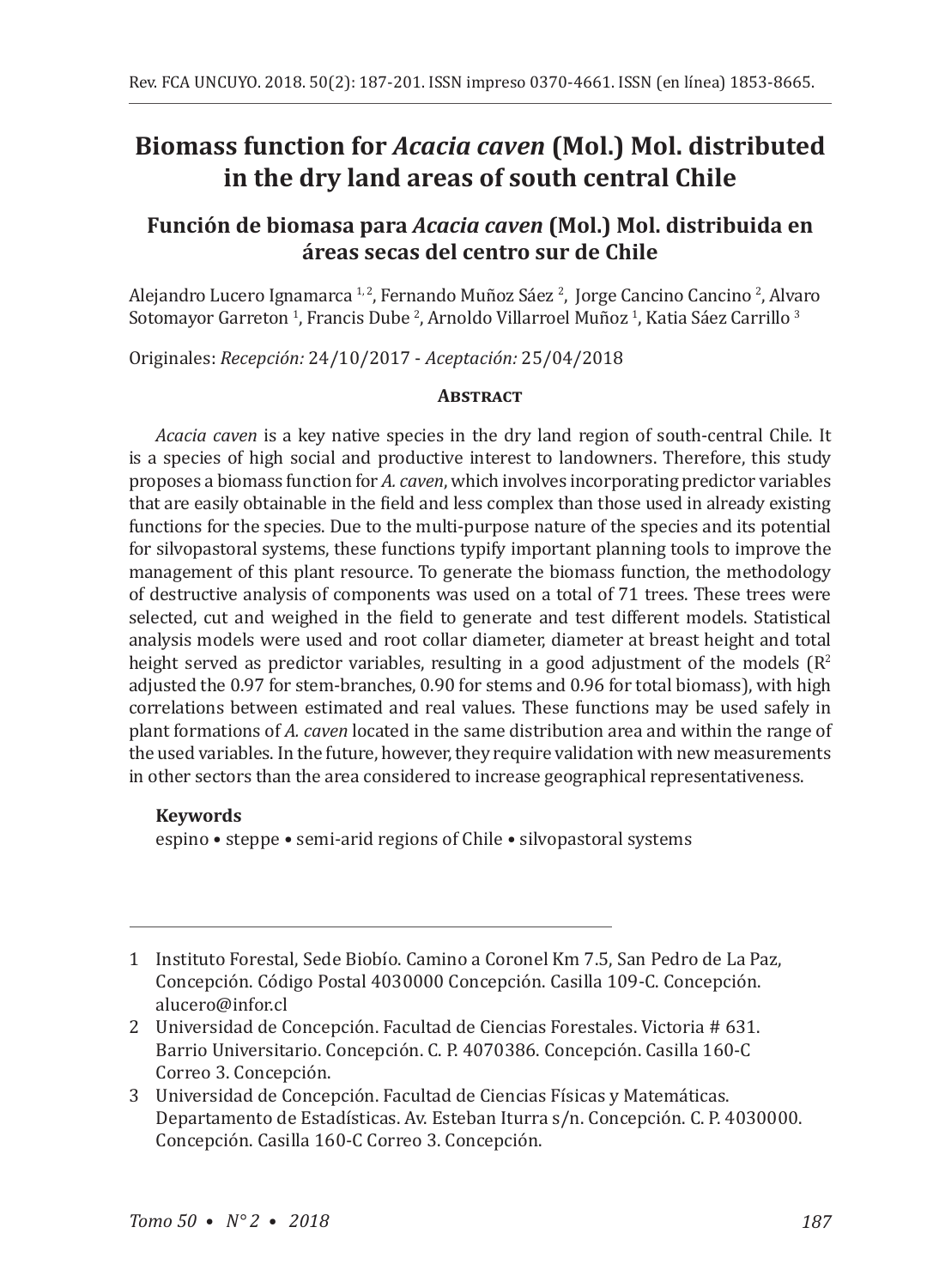#### **Resumen**

*Acacia caven*, es una de las principales especies nativas presentes en el secano interior de la zona central de Chile. Es una especie que tiene un alto interés social y productivo para los propietarios de este recurso. En este sentido, el objetivo de este estudio es proponer una función de biomasa validada para *A. caven*, y que incorpore variables predictoras de fácil obtención en terreno y de menor complejidad que las consideradas en funciones ya conocidas para la especie. Dadas las características de especie multipropósito y su potencial para su uso en sistemas silvopastorales, estas funciones son importantes herramientas de planificación para mejorar la gestión y manejo de este recurso vegetacional. Para la generación de la función de biomasa, se utilizó una metodología de análisis destructivo por componentes de 71 árboles, los cuales fueron seleccionados, volteados y pesados en terreno, para posteriormente generar y probar diferentes modelos. A través de análisis estadísticos se seleccionaron modelos que utilizan como variables predictoras el diámetro a la altura del cuello, diámetro a la altura del pecho y altura total. Los resultados muestran un buen ajuste de los modelos (R2 ajust. de 0,97 para fuste-ramas, 0,90 para ramillas y 0,96 para biomasa total), lo que indica un alto nivel de correlación entre valores estimados y valores reales. Estas funciones se pueden utilizar con seguridad en formaciones vegetacionales de *A. caven* que se ubiquen en la misma zona distribucional del recurso y dentro de los rangos de las variables utilizadas, siendo conveniente en el futuro validarlas con nuevas mediciones de sectores distintos al área considerada para estos análisis, aumentando su representatividad geográfica.

### **Palabras claves**

espino • estepa • zona semiárida de Chile • sistemas silvopastorales

### **Introduction**

The steppe or savanna formations, where *Acacia caven* (Mol.) Mol. ("espino") represents the dominant and co-dominant species, cover approximately 957.000 hectares in Chile (14) especially between the Coquimbo Region in the north and the Biobío Region in the south. Espino can be found in both pure formations and in association with tree species such as quillay (*Quillaja saponaria*), litre (*Lithraea caustica*), maitén (*Maitenus boaria*), huingán (*Schinus polygamus*) and others (32).

*A. caven* provides multiple benefits and so counts as multi-purpose species. It serves as firewood, for charcoal production, or atmospheric nitrogen sequestration (being a leguminous species). Its ecological use in erosion control, increase of organic matter and retention of soil humidity, nutrient recycling and the creation of a favorable micro-climate for the growth of vegetation under its influence, raise its importance further (13, 20, 23).

From a productive and ecological viewpoint, *A. caven* is among the main species present in the dry land area in south-central Chile and in countries such as Argentina, Bolivia, Uruguay, Paraguay and Brazil (13).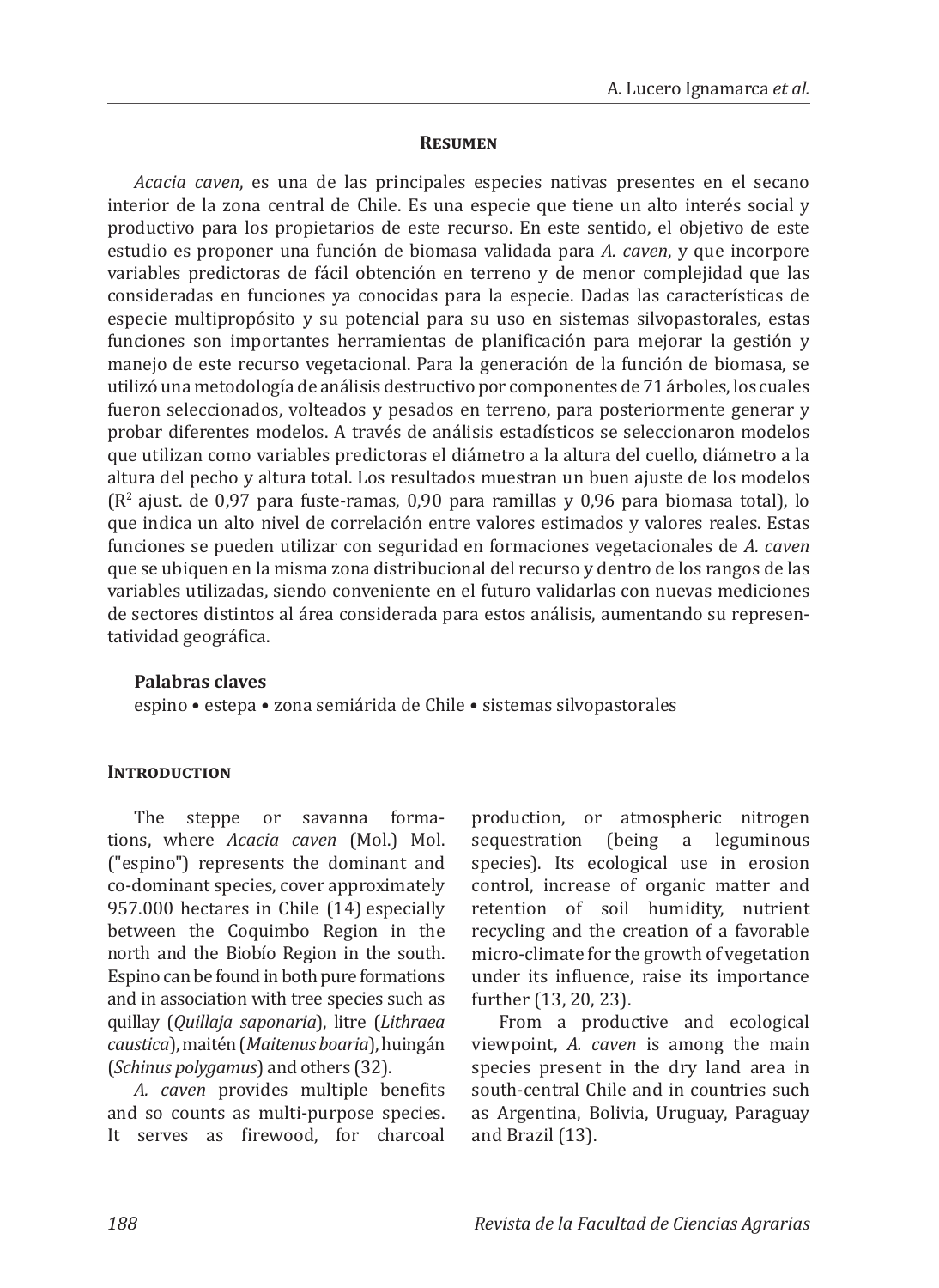However, mainly as a result of human pressure, it is being degraded, inducing loss of economic value of soil and vegetation (7, 13). Despite such degeneration of *A. caven* formations, their restoration has been envisaged (31) by applying silvopastoral systems as a sustainable production alternative (16, 21, 22, 24).

In line with their appearance, Espinal formations are complex with a woody stratum of varying cover and height, dominated almost exclusively by *A. caven* (25). Currently existing formations correspond to an environmental unit of mainly secondary origin (9, 13, 31); composition and structure developed as consequence of human intervention. Land preparation for agricultural use altered this resource decisively predominantly for the production of wheat and cattle, albeit later being abandoned due to market fluctuations and low productivity. Espinal cover of the resulting formations is less dense, formed by smaller individuals mainly from stump sprouts; on rare occasions, where vegetation remained free of incisive alteration, denser formations can be found (7).

In order to allow for a sustainable use of *A. caven* and considering that it mainly provides firewood and charcoal, it is necessary to count on predictor functions that make it possible to estimate the biomass this resource potentially generates. Estimations, however, remain challenging due to the high variability of the species.

Functions make it possible to estimate biomass through predictor variables which can easily be measured in the field, such as the diameter at breast height (DBH) and total height (H), or crown diameter and length, basal diameter and length of branches, producing generic (for various species) or specific (for one only) functions (3, 11, 27).

Various studies have produced biomass functions for *A. caven* in the north-central part of its natural distribution in Chile (1, 10, 26, 30). These functions, nevertheless, lose precision when applied to other regions with different conditions than those of the study area, and different ranges and parameters than the original resource (1, 6, 17, 30). Predictor variables used in these functions, and for other tree species, are mainly DBH, root collar diameter (RCD), number of commercial branches, crown diameter, trunk height, commercial height, medium crown diameter, height of maximum foliage, number of stems  $(1, 2, 4, 10, 26, 28, 30)$ .

This study aims to develop a biomass function for *A. caven* present in the southern part of its geographical distribution area. The function is validated for the dry inland area of the Maule Region (Chile), considering predictor variables that are easily obtainable in the field, with less complexity than those considered in already existing functions, making them a key tool for improving the sustainable management of this native plant species.

### **Material and Method**

### **Location and description of the Study Area**

The study area covers a surface of 2.4 hectares of adult *A. caven*, with the coordinates latitude 35°53'34" and longitude 72°08'44", within farm "San Adolfo", km 48 of "Los Conquistadores" Road, Cauquenes community, Maule Region.

### **Methodology for inventory and biomass measurements**

The predictor function was generated using the method of direct biomass determination or destructive analysis (3). This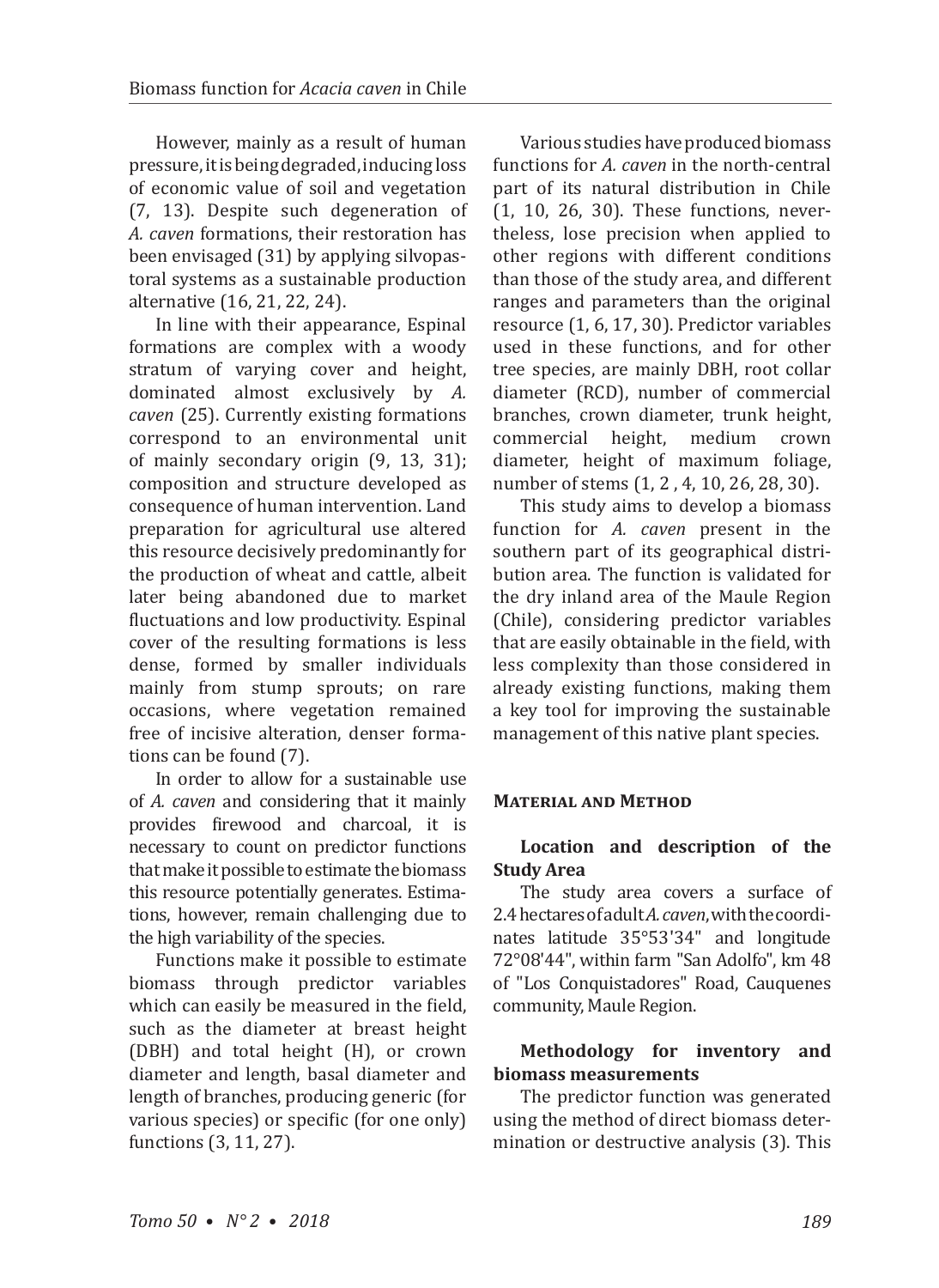required a previous enumeration in the study area, during which each tree got classified as mono- or pluri-fustal (2 or more stems) according to growth habit, RCD and DBH variables and H of each shank or stem. These variables were measured on a total of 3,367 single- and multi-stem *A. caven* trees distributed across the study area.

In order to select the sample trees for the destructive analysis, the observed frequency (OF) of the resource was determined first by using the root collar diameter variable, as it represents the most common variable in native forests with characteristics like that of *A. caven* and is also recommended by Gajardo & Verdugo (10).

Furthermore, OF was determined differentially according to root collar diameter due to the existence of single- and multi-stem individuals, and to increase representativeness of the diameter classes to be sampled (figure 1 and figure 2).

After determining the OF according to growth habits, a minimum of 20 trees

was selected (35) which were distributed proportionally to diameters, with the restriction that at least one individual for each diameter class (if existing) was sampled.

In total, 71 trees (single- and multistem) were cut for the destructive analysis. The material extracted from these trees was classified into stem-branches -including the woody material with minimum diameter of 3 cm-and twigswoody material with diameter below 3 cm (including leaves and fruits) (10). Both categories were weighed in the field using a metallic support device designed specifically for this purpose and scales with a maximum capacity of 200 kg  $\pm$  0.1 kg, thus obtaining the green weight of each component for each tree.

To determine the relation between dry weight and green weight and thus estimate the dry weight of the components for the generation of the biomass function, three random samples of each component were taken from five randomly selected trees, both single- and multi-stem, of the 71 cut trees.





**Figura 1.** Frecuencia observada según diámetro a la altura del cuello (DAC) de árboles monofustales de *A. caven.*





**Figura 1.** Frecuencia observada según diámetro a la altura del cuello (DAC) de árboles plurifustales de *A. caven.*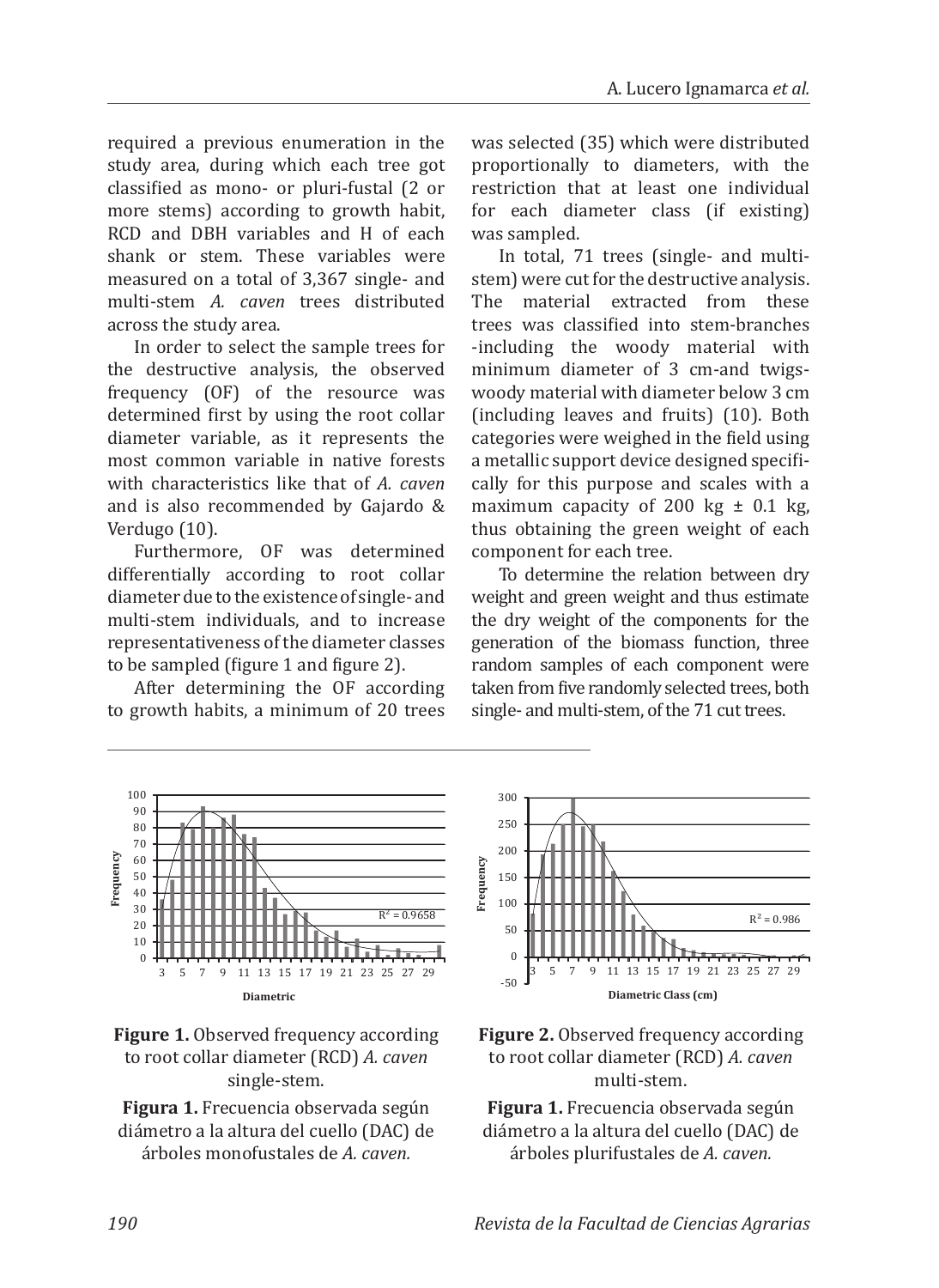These samples were first weighed in the field (green weight) and then put into bags and labeled for dispatch to the laboratory of the Forestry Institute in Concepción.

The dry weight was obtained after drying the material in an Yih Der oven, DK-600DT model (Taiwan), with forced ventilation at 103°C ± 2°C, until obtaining steady weight between measurements every 2 or 4 hours (15). With the dry, green and total weight data the dry weight ratio  $(r_{\alpha})$  per component according to growth habit (single- or multi-stem) and in total was determined, using equation 1 (3, 18). The extant literature for *A. caven* reports dry weight ratio values  $(r_{w})$  for stem-branches of 0.62 and for twigs 0.68 (30), so it was expected similar values for this study.

$$
r_{sv} = \frac{\sum_{i=1}^{n} w_{s_i}}{\sum_{i=1}^{n} w_{v_i}} \qquad (1)
$$

where:

 $r_{\rm sv}$  = dry weight ratio *ws\_* = dry weight of sample unit i  $W_{\nu}$ <sup>=</sup> green weight of sample unit i  $n =$  size of selected sample (n≥1)

The information obtained in the field and described above was then systematized and processed for generating the biomass function (BF).

On specific occasions when the stem below 1.3 m split into two or more sub-stems thus generating more than one DBH, the medium DBH (DBH<sub>m</sub>) and equivalent DBH (DBH<sub>e</sub>) (3) were calculated according to equations 2 and 3 respectively, and these variables were included as part of the predictor variables to determine the biomass function. Importantly, in those

trees with only one DBH (one stem) both,  $DBH_{\scriptscriptstyle m}$  and  $DBH_{\scriptscriptstyle e}$  equal DBH.

$$
DBH_m = \left(\frac{\sum_{i=1}^{n} DBH_i}{n}\right)^{(2)}
$$

where:

*DBH*<sub>m</sub>= medium diameter at breast height in cm.

*DBH<sub>i</sub>* = diameter at breast height of sub-stem i in cm<br> $n =$ number c

*n* = number of sub-stems

$$
DBH_e = \sqrt{\sum_{i=1}^{n} (DBH_i)^2}
$$
 (3)

where:

*DBH*<sub>e</sub>= equivalent diameter at breast height in cm

DBH<sub>i</sub>= diameter at breast height of sub-stem i in cm<br> $n =$ number o

*n* = number of sub-stems with DBH

**Adjustment and selection of biomass function (BF)**

One of the objectives when selecting the models was to acquire simpler functions than the existing ones for the species (northern part of its natural distribution area). Therefore, analyzed functions contemplated only variables that are easily measurable in the field. In the process of selecting the predictor functions, *DBH* and *DBH<sub>m</sub>* were considered and analyzed independently, as was assumed that one of these variables related better to the *DBH*  variable when contemplating more than one value, because no tested model has considered these variables in conjunction. Indeed, existing models contemplate these variables only independently in relation to other variables such as *H*, *RCD*, or crown starting height and radius (upper and lower crown diameter).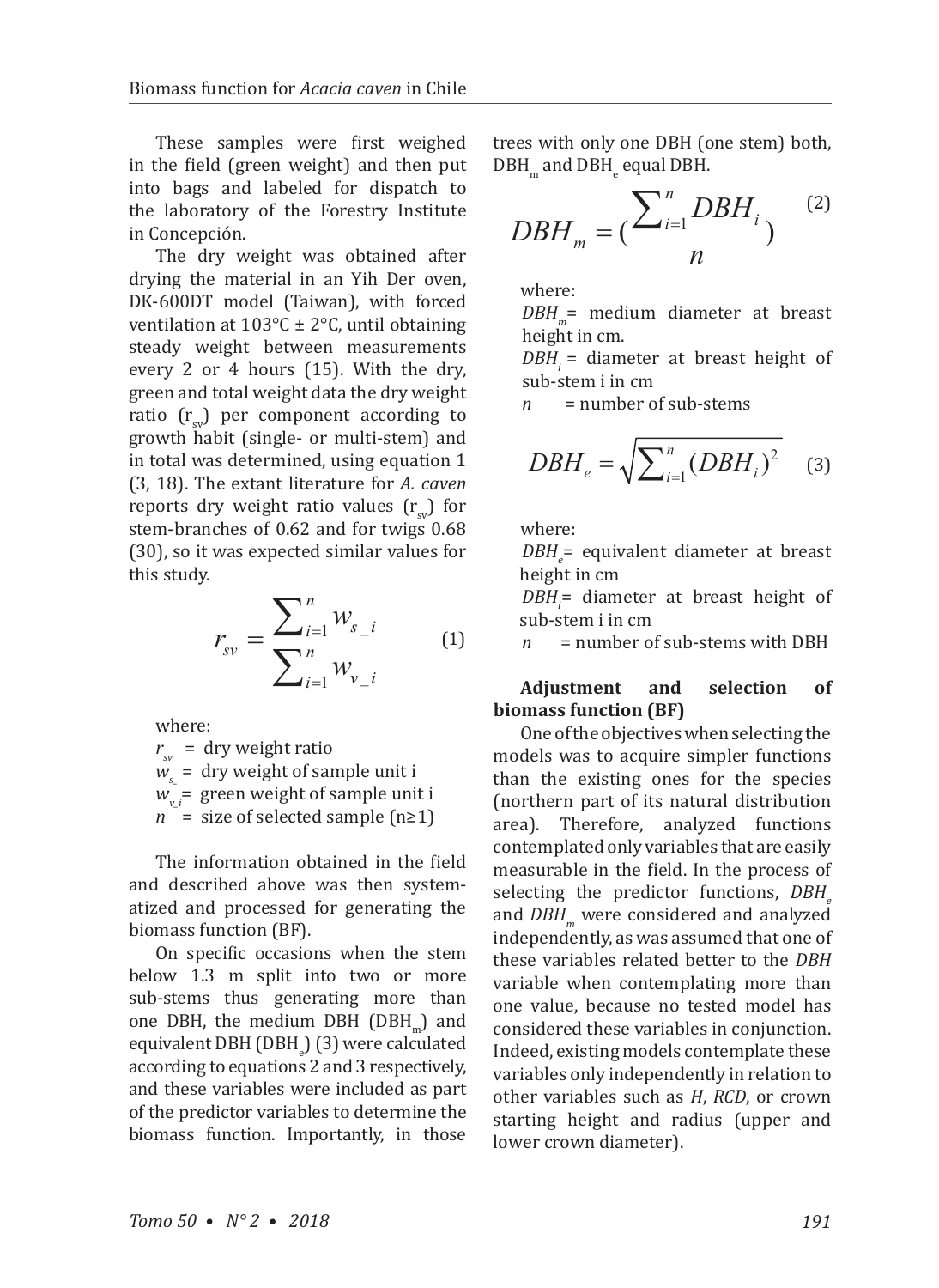When analyzing the relation between *DBH* and *H* to evaluate the coherence of the in-field data, generally the expected correlation of higher *H* with higher *DBH* was maintained. In accordance with the information from the field, the expected relation of higher diameter class related to higher biomass was confirmed. This initial analysis gave information on the reliability of the in-field data, validating it for subsequent use for determining the biomass functions.

For the generation of the dry biomass function per components and in total, simple and multiple regression models were adapted, using 12 models as a guideline (6, 11, 29, 35) for the variable type used and for each component (stem-branches, twigs & total). Moreover, 12 additional trial models were obtained through the Step-Wise method. In total 147 models were tested, considering the modification of variables, namely the use of variables as measured in the field, their squared and cubed value, transformed into natural logarithm and the combinations between them.

Selection of the final models rested on their compliance with the distributional and qualification assumptions of each model in relation to the adjusted statistic, the Mean Squared Error (*MSE*), the Prediction Error Sum of Squares (*PRESS*) and the Furnival Index (*FI*). The latter enables comparing models using transformed variables with models of non-transformed variables (19, 33, 35). Also, only models using variables with p- value<0.05 were considered. For all analyses SPSS 21.0 software (New York, USA) was used.

### **Results**

Table 1 (page 193), shows the maximum, minimum and standard deviation range of the state variables of the 71 trees cut (36 single-stem and 35 multi-stem) for the destructive analysis to be carried out according to the selection methodology described in section 2. In addition, the rank of the state variables of the subsample of randomly selected trees is included to calculate  $r_{\rm sv}$ .

Table 2 (page 194), shows  $r_{\rm sv}$  values for each component and in total, subsequently used to determine the dry weight of each of the 71 trees evaluated in the field to specify dry biomass models.

For the selection of the best models for the components among already proven models, a total of 18 models complying with the distributional assumptions were selected. These models were then qualified according to the statistics calculated for each of them in order to be able to compare them, with value 1 given to the best model according to the mentioned criteria. (For example, value 1 was assigned to the model with the best value for adjusted  $R^2$  etc.)

Eventually, the best model selected turned out the one with the lowest total accumulated qualification (table 3, page 195).

Table 4 (page 194), shows the model selected for each component and total. Given this particular situation, the models selected were linearized applying the natural logarithm function, correction factor Fc was applied according to equation 4 below (2, 8, 11, 17, 36):

$$
Fc = e^{MSE/2} \tag{4}
$$

where:<br> $Fc =$ 

 $=$  correction factor *MSE* = mean squared error *e* = base natural logarithm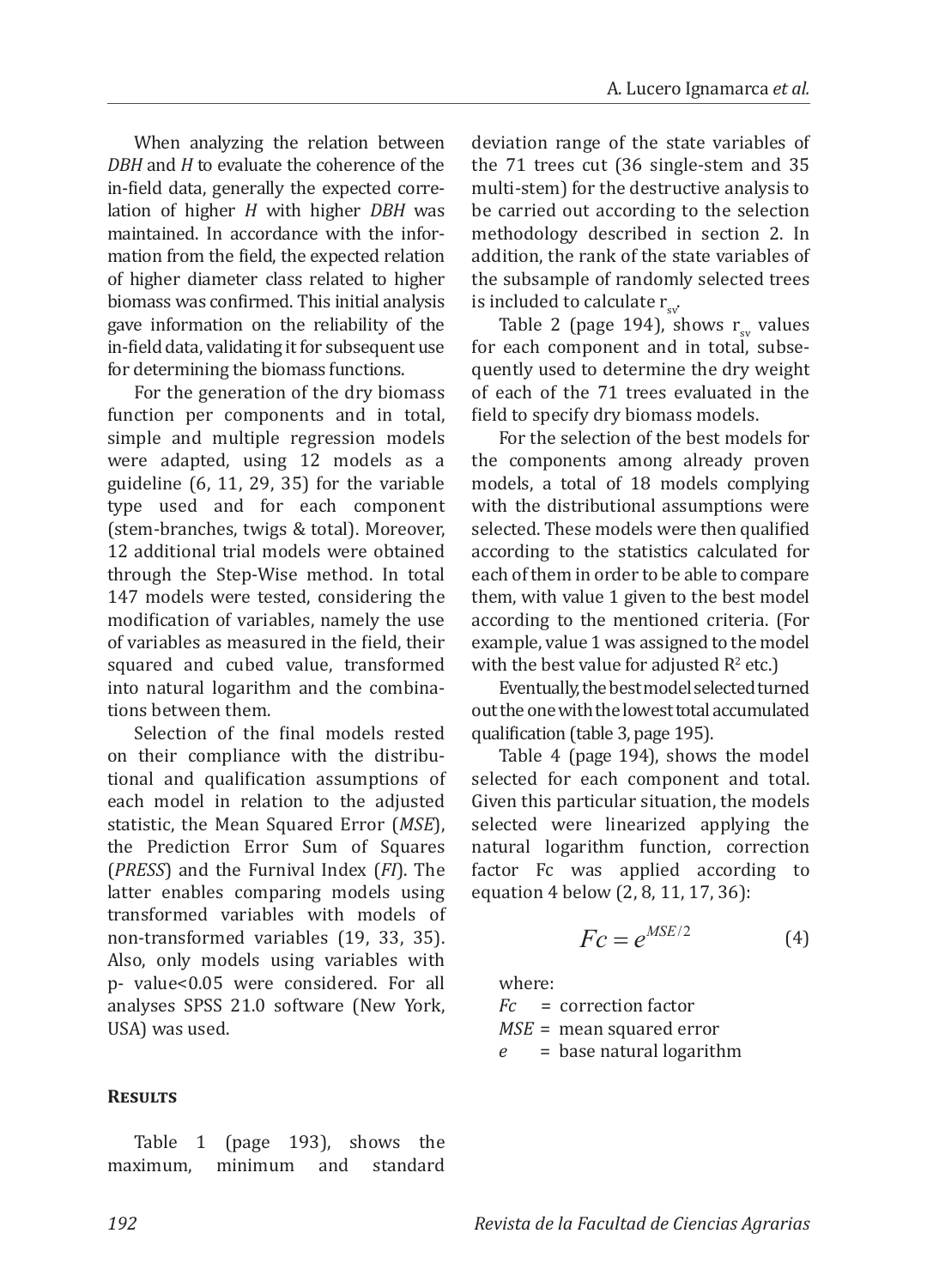$\mathbb F^3$ <br>and a clauding of state variables for the trees used in the destructive analysis and calculation of  $\mathbb R^n$ . Minimum, maximum and<br> $\mathbb F^3$  and  $\mathbb F^3$  . Range of state variables for the trees used in the destruc Table 1. Range of state variables for the trees used in the destructive analysis and calculation of R<sup>sv</sup>. Minimum, maximum and standard deviation values are given according to growth habit.

Tabla 1. Rango de variables de estado de los árboles utilizados para análisis destructivo y cálculo de R<sub>st</sub>. Se muestran los valores mínimos, máximos y desviación estándar por hábito de crecimiento

|                           |      | <b>RCD</b> |                        |        | $\mathbf{DBH}_{_{\mathrm{m}}}$                         |                        |            | $\mathbf{DBH}_{\mathrm{e}}$ |                        |                  | Ξ             |           |
|---------------------------|------|------------|------------------------|--------|--------------------------------------------------------|------------------------|------------|-----------------------------|------------------------|------------------|---------------|-----------|
| <b>Evaluated</b><br>trees |      | [cm]       |                        |        | $\begin{pmatrix} \text{cm} \\ \text{cm} \end{pmatrix}$ |                        |            | $\boxed{\text{cm}}$         |                        |                  | $\widehat{E}$ |           |
|                           | MIN  | <b>MAX</b> | $\overline{\text{SD}}$ | MIN    | MAX                                                    | $\overline{\text{SD}}$ | <b>MIN</b> | <b>MAX</b>                  | $\overline{\text{SD}}$ | <b>MIN</b>       | <b>MAX</b>    | <b>GS</b> |
| 36                        | 3.1  | 26.4       | $\pm$ 6.6              | $1.4$  | 24.2                                                   | $\pm$ 5.2              | $1.4\,$    | 24.2                        | ± 6.5                  | 1.8              | 6.6           | $\pm$ 1.4 |
| 35                        | 3.4  | 24.3       | $\pm 4.9$              | 2.2    | 13.2                                                   | $\pm 3.0$              | 2.2        | 18.8                        | $\pm$ 4.1              | 2.0              | 6.2           | $\pm$ 0.9 |
|                           |      |            |                        |        |                                                        |                        |            |                             |                        |                  |               |           |
| S                         | 14.5 | 23.2       | ±3.6                   | $-7.5$ | $\boxed{12.5}$                                         | $-1.8$                 | $12.5$     | 17.5                        | $\pm 1.9$              | $3.\overline{3}$ | 4.5           | $\pm 0.8$ |
| ഥ                         | 10.9 | 19.2       | ±4.1                   | 9.1    | 12.3                                                   | $\pm 1.2$              | $10.0\,$   | 17.6                        | ±3.2                   | 4.0              | 5.8           | $\pm 0.8$ |

DAC = diámetro a la altura del cuello; DAPm = diámetro medio a la altura del pecho; DAPe = diámetro equivalente a la altura del pecho y H = altura total del árbol. RCD = root collar diameter;  $DBH_m$ = medium diameter at breast height;  $DBH_s$ = equivalent diameter at breast height and  $H$  = total tree height. *RCD* = root collar diameter; *DBH*  $_m$ = medium diameter at breast height; *DBH*  $_s$ = equivalent diameter at breast height and *H* = total tree height. (\*) Sub muestra de árboles de Espino para el cálculo de la relación peso seco/peso verde (R<sub>ea</sub>).  $(*)$  Sub sample of "espino" trees for the calculation and determination of dry weight ratio  $(R_{\ldots}).$ (\*) Sub sample of "espino" trees for the calculation and determination of dry weight ratio (R $_{\rm s}$ ). (\*) Sub muestra de árboles de Espino para el cálculo de la relación peso seco/peso verde  $(\mathrm{R}_{\mathrm{u}})$ .

*DAC* = diámetro a la altura del cuello; *DAPm* = diámetro medio a la altura del pecho; *DAPe* = diámetro equivalente a la altura del pecho y *H* = altura total del árbol.

Biomass function for *Acacia caven* in Chile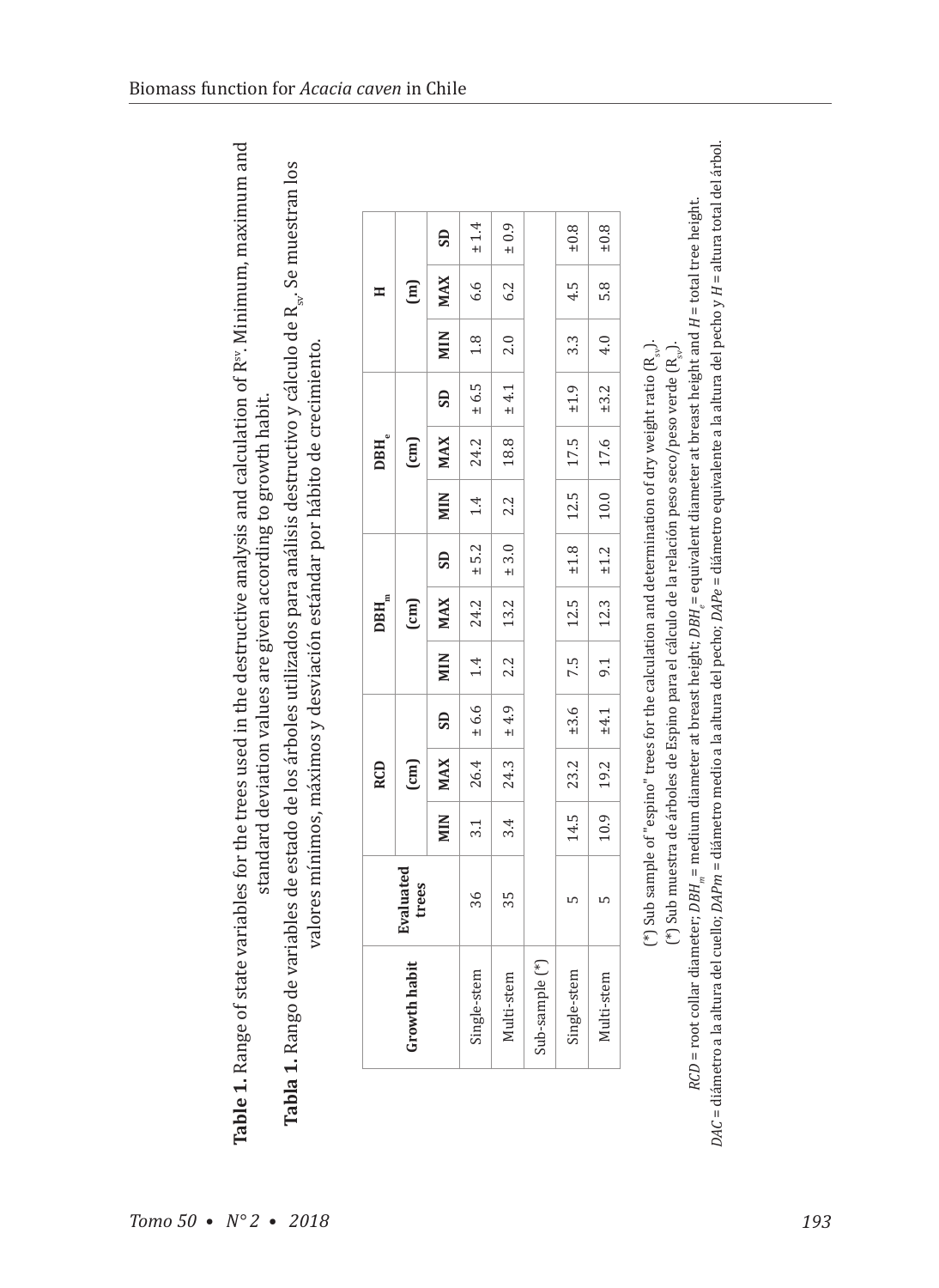| ׅׅ֧֚֚֚֚֚֚֚֚֚֚֚֚֚֚֚֚֡֡֡֡֡֜֓֡֡֡֡֓֡֡֬<br>I<br>;<br>;<br>いわし<br>hit non<br>I<br>,<br>í | ;<br>र<br>i<br>ί<br>ı<br>ļ<br>c<br>scsc<br>֧֧֦֧ׅ֧ׅ֧ׅ֧֧֧ׅ֧ׅ֧֧֧֧֧֚֚֚֚֚֚֚֚֚֚֚֚֚֚֚֚֚֚֚֚֚֚֡֕֝֓֜֓֜֓֝֓֝֓֜֜֓֝֬֝֓֝֬<br>$-22.7$<br>i<br>!<br>;<br>S<br>20<br>ì<br>j |
|------------------------------------------------------------------------------------|-----------------------------------------------------------------------------------------------------------------------------------------------------------|
| ;<br>.<br>Str                                                                      | $\frac{1}{\epsilon}$                                                                                                                                      |
| l<br>!<br>.<br>able<br>i                                                           | ۔<br>،<br>こくにく<br>ï<br>l<br>$\overline{\phantom{a}}$<br>t<br>ı<br>Ĭ<br>$\sim$<br>ś<br>l                                                                   |

| ype weigh  | <b>Single stem</b> |                   | Viulti stem      |                 | Total            |                  |
|------------|--------------------|-------------------|------------------|-----------------|------------------|------------------|
| (Kg)       | tem-branches       | Twigs             | item-branches    | Twigs           | stem-branches    | Twigs            |
| Iry weigh. | $5.79 \pm 0.46$    | $5.16 \pm 0.05$   | $5.95 \pm 0.41$  | $5.71 \pm 0.05$ | $12.74 \pm 0.43$ | $10.87 \pm 0.05$ |
| reen weigh | $1.46 \pm 0.76$    | $0.116$<br>$0.16$ | $10.25 \pm 0.71$ | $9.93 \pm 0.04$ | $21.70 \pm 0.72$ | $17.85 \pm 0.08$ |
| ă          | 0.59               | 0.58              | 0.58             | 0.64            | 0.59             | 0.61             |

 $\mathbf{r}_{\mathrm{sr}}$  Ratio dry weight- green weight /  $\mathbf{r}_{\mathrm{sr}}$  Razón peso seco-peso verde.  $s_{\text{w}}$ = Ratio dry weight - green weight. / r $s_{\text{w}}$ = Razón peso seco-peso verde.

Tabla 4. Selección de modelos de acuerdo con estadígrafos. **Tabla 4**. Selección de modelos de acuerdo con estadígrafos. Table 4. Selection of models according to statistics. **Table 4**. Selection of models according to statistics.

| Selection model (*)                                                                                                                |
|------------------------------------------------------------------------------------------------------------------------------------|
| Stem-branches                                                                                                                      |
| $\text{Ln}$ PFs = -3.6637 + 1.55606* $\text{Ln}(\text{RCD})$ + 0.72712* $\text{Ln}(\text{H})$ + 0.73537* $\text{Ln}(\text{DBHe})$  |
| Twigs                                                                                                                              |
| $Ln$ PRs = -2.70498 + 1.25095* $Ln(RCD)$ + 0.89194* $Ln(DBHe)$                                                                     |
| Total                                                                                                                              |
| $\text{Ln}$ PTs = -2.70917 + 1.50054* $\text{Ln}(\text{RCD})$ + 0.54516* $\text{Ln}(\text{H})$ + 0.70596* $\text{Ln}(\text{DBHe})$ |

(\*) A cada uno de estos modelos se le ha aplicado el Fc correspondiente y calculado de acuerdo con la ecuación (página 192). (\*) A cada uno de estos modelos se le ha aplicado el Fc correspondiente y calculado de acuerdo con la ecuación (página 192). (\*) Corresponding Fc has been applied to each of these models and calculated according to equation 4 (page 192). (\*) Corresponding Fc has been applied to each of these models and calculated according to equation 4 (page 192).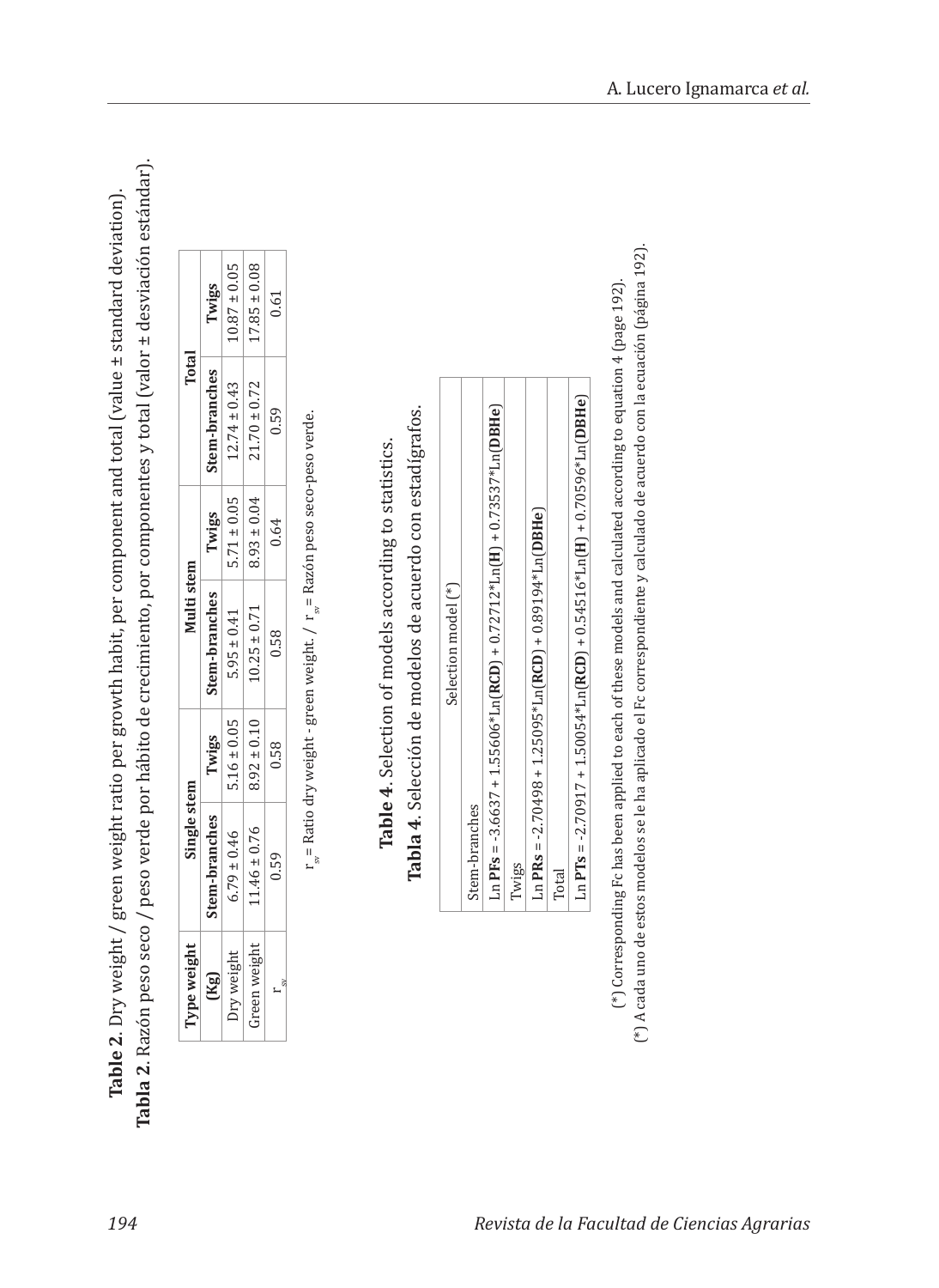|                                                                                 |        | $R^2$ Ajust              |        | MSE            |       | E       | <b>PRESS</b> |                          | <b>Total</b>    |
|---------------------------------------------------------------------------------|--------|--------------------------|--------|----------------|-------|---------|--------------|--------------------------|-----------------|
| Pre-selection models                                                            | Value  | Rating                   | Value  | Rating         | Value | Rating  | Value        | Rating                   | Rating          |
| Stem-branches                                                                   |        |                          |        |                |       |         |              |                          |                 |
| Ln PFs= -3.6637 + 1.55606*Ln(RCD) + 0.72712*Ln(H) + 0.73537*Ln(DBHe)            | 0.9651 | $\overline{ }$           | 0.0731 |                | 3.19  |         | 5.82         | $\overline{ }$           |                 |
| Ln PFs= -4.10952 + 0.44530*Ln(DBHm) + 0.94757*Ln(RCD <sup>2*</sup> H)           | 0.9588 | 2                        | 0.0865 | $\sim$         | 3.47  | 2       | 6.35         | 2                        |                 |
| Ln PFs= -4.03081 + 1.92693*Ln(RCD) + 0.75686*Ln(H) + 0.90835*Ln(DBHm)           | 0.9588 | 3                        | 6.0000 | $\overline{ }$ | 3.47  | 3       | 6.50         | 3                        | $\overline{16}$ |
| Ln PFs= -3.08736 + 1.44161*Ln(RCD) + 1.08477*Ln(DBHe)                           | 0.9558 | 4                        | 0.0926 | S              | 3.59  | 4       | 7.20         | LO                       | $\overline{16}$ |
| $\ln$ PFs= -4.37264 + 2.25891*Ln(RCD) + 1.1436*Ln(H)                            | 0.9538 | S                        | 0.0969 | 4              | 3.67  | S       | 7.14         | 4                        | $\frac{18}{2}$  |
| $Ln$ PFs = -3.5558 + 1.84973* $Ln(RCD)$ + 0.90835* $Ln(DBHm)$                   | 0.9507 | $\circ$                  | 0.1033 | LO             | 3.80  | $\circ$ | 7.62         | $\circ$                  | 23              |
| $Ln$ PFs = $-3.8551 + 2.7332*Ln(RCD)$                                           | 0.9217 | $\overline{ }$           | 0.1643 | $\circ$        | 4.79  | Γ       | 11.93        | $\overline{ }$           | 27              |
| Twigs                                                                           |        |                          |        |                |       |         |              |                          |                 |
| $Ln PRs = -2.70498 + 1.25095*Ln(RCD) + 0.89194*Ln(DBHe)$                        | 0.9012 | $\overline{\phantom{0}}$ | 0.1685 |                | 2.95  |         | 12.78        | $\overline{\phantom{0}}$ |                 |
| Ln PRs = -3.06626 + 0.75053*Ln(RCD <sup>2*</sup> H) + 0.04753*RCD               | 0.8965 | 2                        | 0.1765 | $\sim$         | 3.02  | 2       | 13.37        | 2                        |                 |
| Ln PRs= $-3.7002 + 1.9894*$ Ln(RCD) + 0.78738*Ln(H)                             | 0.8912 | 3                        | 0.1855 | S              | 3.10  | 3       | 13.86        | 3                        | 12              |
| $\ln$ PRs = -3.20838 + 1.90242*Ln(RCD) + 0.42735*Ln(DBHm)                       | 0.8800 | 4                        | 0.2046 | 4              | 3.25  | 4       | 15.49        | 4                        | $\frac{6}{2}$   |
| É<br>Ln PRs = $-3.37762 + 2.3293 *$ Ln (RO                                      | 0.8735 | S                        | 0.2157 | S              | 3.34  | S       | 15.97        | LO                       | 20              |
| Total                                                                           |        |                          |        |                |       |         |              |                          |                 |
| Ln PTs= -2.70917 + 1.50054*Ln(RCD) + 0.54516*Ln(H) + 0.70596*Ln(DBHe)           | 0.9607 |                          | 0.0782 |                | 5.24  |         | 6.03         | $\overline{\phantom{0}}$ |                 |
| Ln PTs=-2.28471 + 1.41346*Ln(RCD) + 0.97263*Ln(DBHe)                            | 0.9555 | 2                        | 0.0886 | $\mathbf{C}$   | 5.57  | 2       | 6.76         | $\sim$                   |                 |
| $\ln{\rm PT}$ s= -3.40828 + 2.17836* $\ln({\rm RCD})$ + 0.95212* $\ln({\rm H})$ | 0.9498 | 3                        | 0.0998 | 3              | 5.91  | 3       | 7.38         | 3                        | 12              |
| $\ln PT$ s= -2.75118 + 1.91584* $\ln(RCD)$ + 0.67426* $\ln(DBHm)$               | 0.9432 | 4                        | 0.1129 | 4              | 6.29  | 4       | 8.40         | 4                        | $\overline{16}$ |
| $Ln PTs = -3.01821 + 2.58938*Ln(RCD)$                                           | 0.9264 | S                        | 0.1463 | LO             | 7.16  | S       | 10.75        | LO                       | 20              |
| $Ln$ PTs= $-1.08914 + 1.98658*Ln(DBHe)$                                         | 0.9189 | $\circ$                  | 0.1613 | $\circ$        | 7.52  | $\circ$ | 12.22        | $\circ$                  | 24              |

Biomass function for *Acacia caven* in Chile

squared error; F1 = Furnival Index; PRESS = Prediction Error Sum of Squares. Value p<0.05. squared error; FI = Furnival Index; PRESS = Prediction Error Sum of Squares. Value p<0.05.

DAC = diámetro a la altura del cuello (cm); DAP <sub>n</sub>= diámetro a la altura del pecho medio (cm); DAP <sub>e</sub>= diámetro a la altura del pecho equivalente (cm);<br>H = altura total del árbol (m); PFs = peso seco del fuste-ramas (kg) H = altura total del árbol (m); PFs = peso seco del fuste-ramas (kg); PRs = peso seco de las ramillas (kg); PTs = peso seco total (kg); R2 Ajust= coeficiente de DAC = diámetro a la altura del cuello (cm); DAP<sub>m</sub>= diámetro a la altura del pecho medio (cm); DAP<sub>i</sub>= diámetro a la altura del pecho equivalente (cm); determinación ajustado; CME = cuadrado medio del error; IF = Índice de Furnival; PRESS = suma de los cuadrados de los predichos. Valor p<0,05.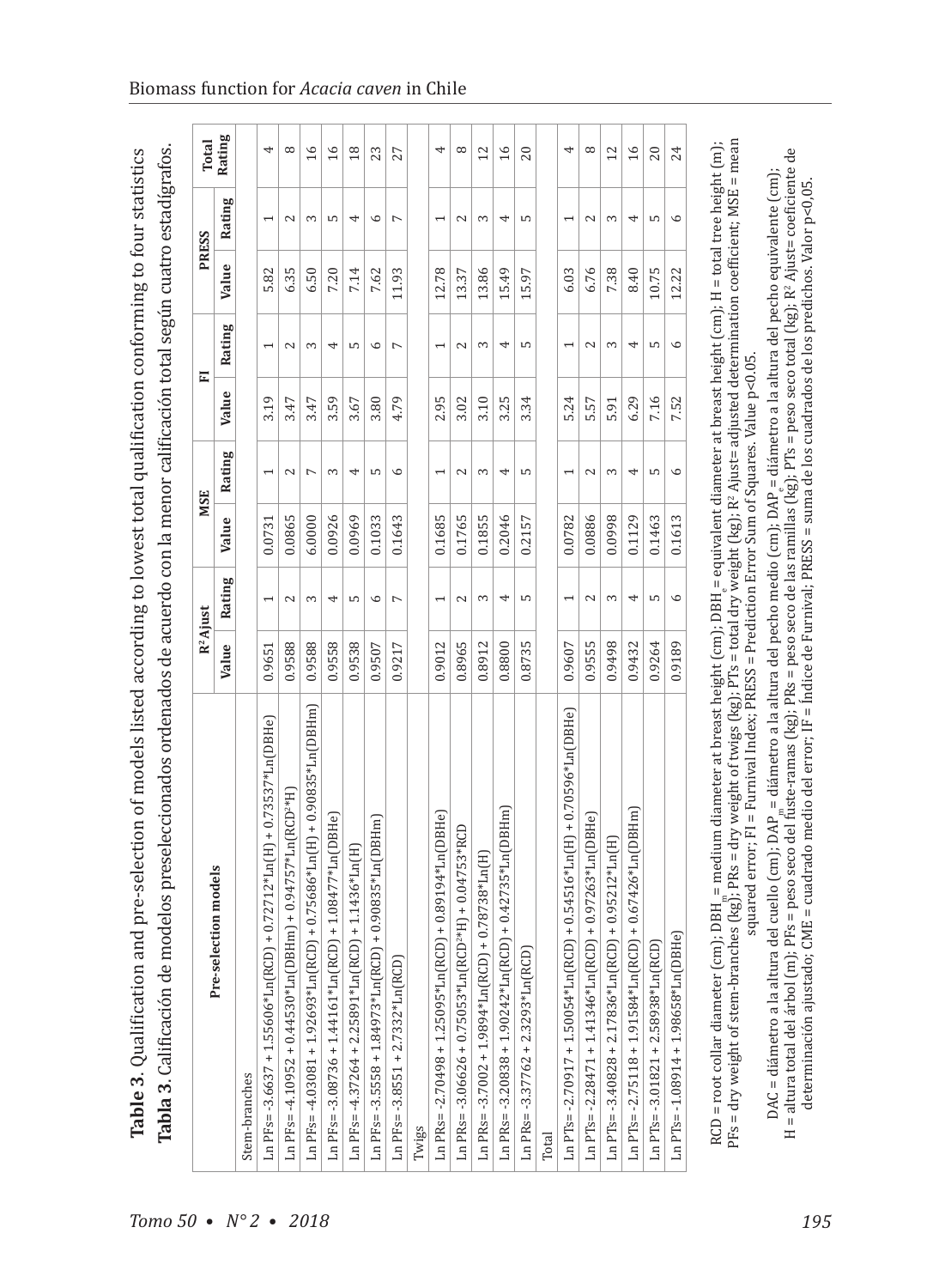Subsequently, these models were submitted to a comparative analysis charting the dry weight values of observed (real) biomass in relation to the dry weight of estimated biomass (figure 3), to determine whether the selected models under- or overestimate tree biomass (8, 35). If the models measure adequately, the charted dots should run along or near line  $v = x$ .

### **Discussion**

The enumeration carried out at the beginning helped proving the high variability of this species. Although in general the expected growth tendencies were confirmed, *e.g*., a higher RCD equals more biomass, this did not always hold, because mechanical damage (broken branches, rot, signs of decay, etc.) of some individuals affected their normal production and consequent biomass.

The use of the observed frequency criterion according to the RCD variable, following Gajardo & Verdugo (1979), for the selection of trees to be cut guaranteed high reliability of the model selection during the sampling process.

Regarding the easy measurement<br>the variables used in the of the variables used in the models, it should be noted that *e.g.*, Gonzalez-Benecke *et al.* (2014) indicate that in order to obtain estimations that are more precise and representative models, other variables, like age, wood density and/or productivity, should be included.





**Figure 3.** Comparative analysis of model precision for components of *A. caven*. (a) stem-branches, (b) twigs, (c) total weight.

**Figura 3.** Análisis comparativo de la precisión de los modelos seleccionados por componente de A. caven. (a) fusteramas, (b) ramillas y (c) peso total.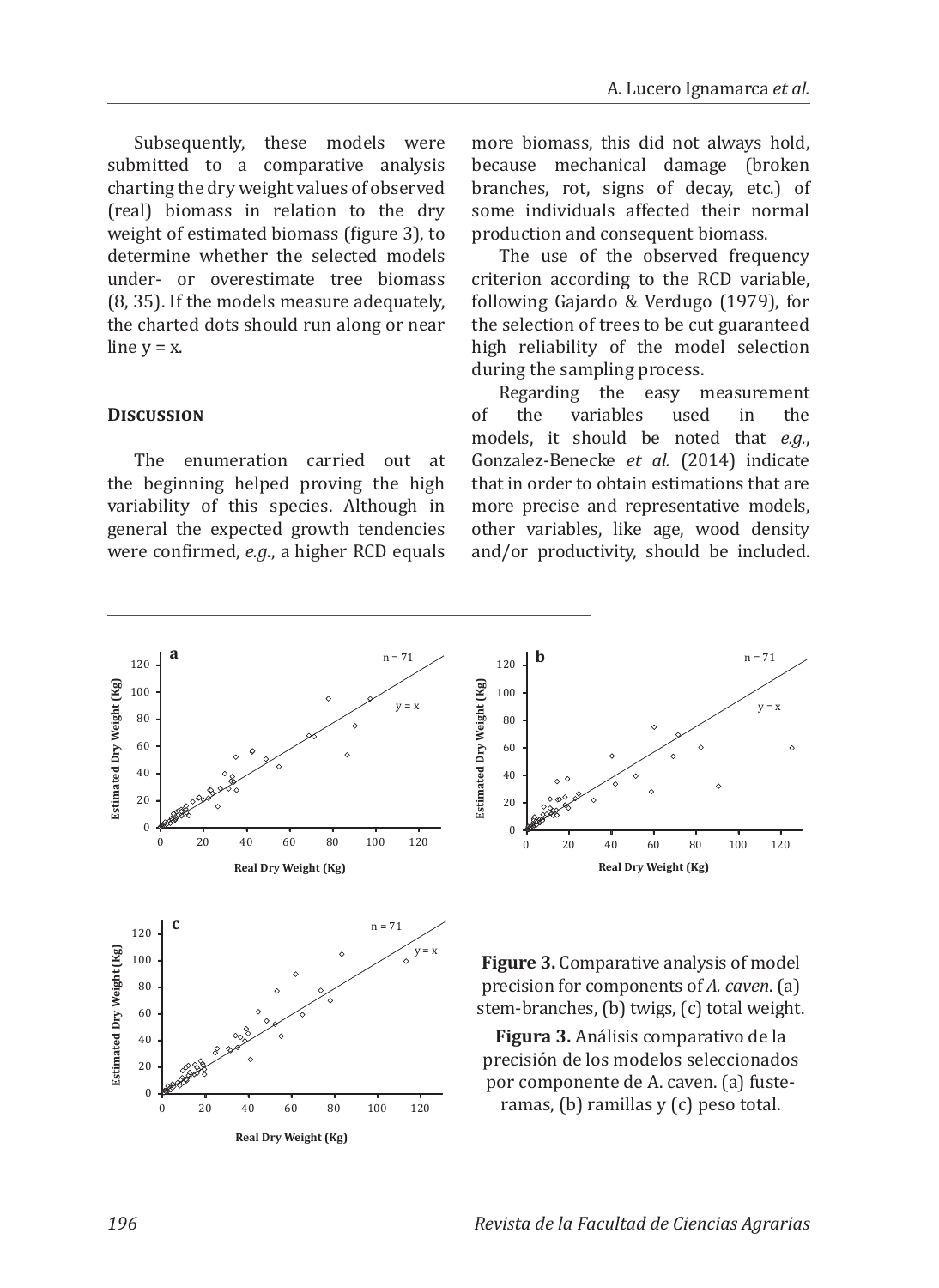However, these variables complicate the actual applicability of the models in the field, and make in-field measurements difficult, considering in particular the great diversity of the species. Thus it was preferred sticking to variables which can be applied easily.

Combining the information obtained in the field with database analysis facilitated the generation of more than 147 preliminary models, based on the most commonly reported models found in the literature (6, 11, 29, 35). It also reinforced this confidence in the methodology proposed by Segura & Andrade (2008) utilizing the models selected for each component, and determine which one best adapts to the production of aerial biomass of *A. caven* in this particular region.

Out of these models, 18 with values of adjusted  $R^2$  between 87% and 97% (p<0.05) were pre-selected, resulting in good to very good data adjustment (table 3, page 195). Also, the selected functions consider the use of easy-to-use regression variables such as RCD, DBH and H which can be obtained effortlessly in the field (table 4, page 194) (8). They also strengthen the models' reliability and usability, making it superior to other models, which consider variables such as RCD, medium DBH of sprouts, height of maximum foliage, upper and lower crown diameter and total height (13).

The proposed models (table 4, page 194) do not differentiate between single-<br>or multi-stem individuals, although multi-stem individuals, initially the sampling methodology had considered this differentiation.

The models obtained consider each sapling as an individual, no matter if several are part of one stump (multi-stem). This kind of model makes it necessary to measure the total height of each existing sapling, which may imply more measuring work, but also leads to higher representativeness than the in-field estimation of medium height of multi-stem individuals.

Moreover, with the existing technology of dasometric instruments, and as conducted in this study, the variable can be measured quickly, allowing the use of H as estimator for the two growth habit categories.

Also in table 4 (page 194), the lower values of adjusted  $\mathbb{R}^2$  correspond to the models related to the twigs component with values between 0.87 and 0.90, which was expected considering the difficulty of finding a model for the crown biomass with state variables such as RCD and  $DBH_{e'}$ , and the high variability of the resource in the field.

The higher adjusted  $R<sup>2</sup>$  values are found in the stem-branches and total components, which indicates that biomass estimations of these components relate better to the state variables of the trees, confirming Segura & Andrade's (2008) finding in relation to biomass model determination. They point out that a high correlation of the models for stem and branches with variables such as DBH is expected, but not so with leaves and twigs.

Regarding precision of the models it turns out that the models for stembranches and total components are more precise (figure 3a and figure 3c, page 196), although some over- and under estimations occur as biomass production increases. This has also been discussed by Segura & Andrade (2008).

In the case of the twigs component (figure 3b, page 196), the model is acceptable for lower values, but tends to underestimate biomass for higher values. It was believed that this tendency may prove significant in relation to the obtained frequency for individuals with RCD longer than 20 cm (on average one individual per diameter class), although this almost never occurs.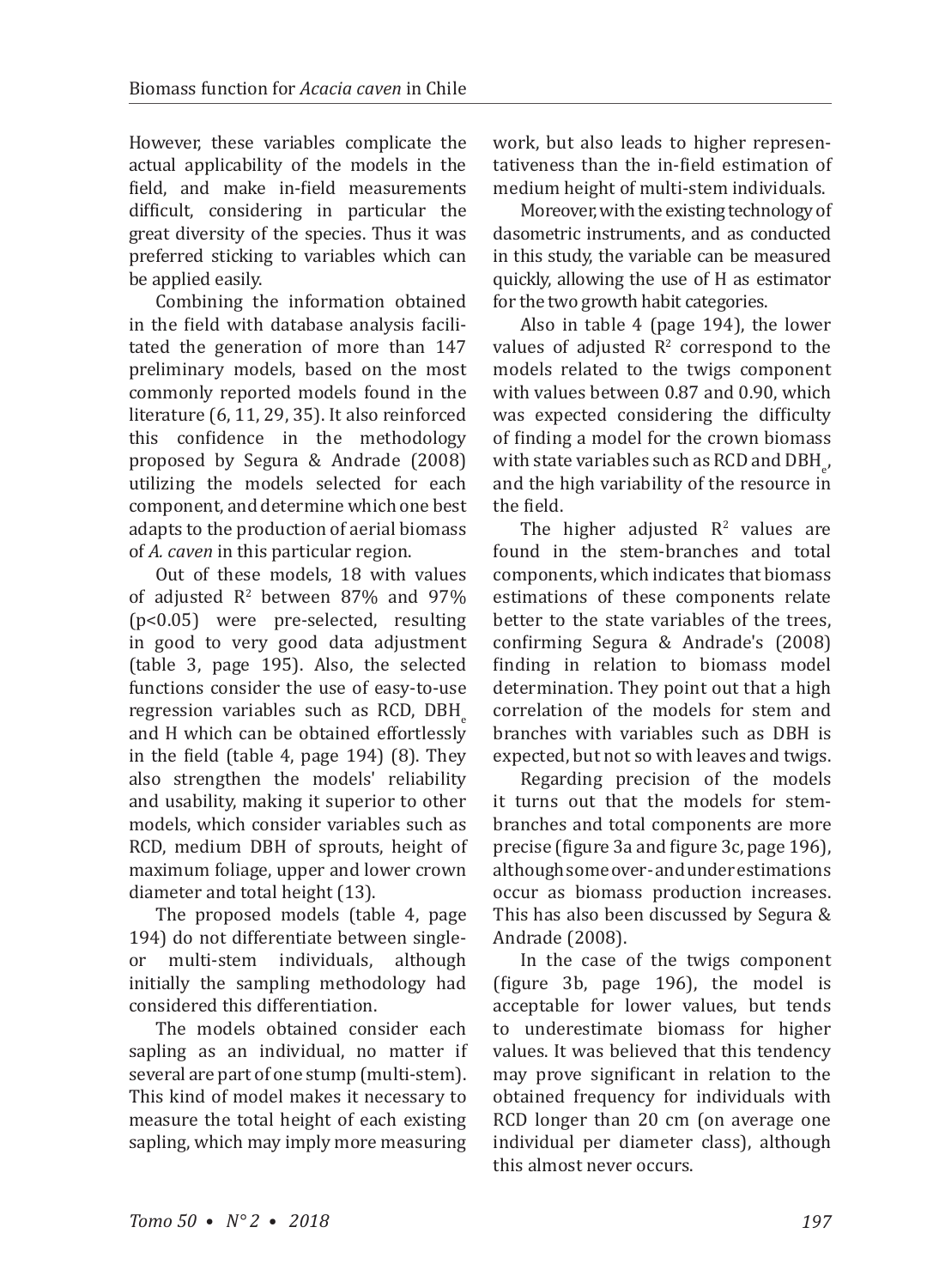This makes it more difficult to elaborate a model for these diameter classes compared to individuals with a lower RCD, which were well represented in the in-field sampling process, again confirmed via the three models' perfectly acceptable precision level, both for lower and medium biomass production. Additionally, the studentized residue dispersion graphs (figure 4) show that the dot clouds have a random behaviour around 0, which indicates that the data fit properly to the models.

It should be noted that the selected models by design do not comply with additivity property, although for Dieguez *et al.* (2003) this counts as one of the most important properties models should comply with. Yet, since the selected models are log-linearized, Cancino's (2006) argument holds, stating that the summed-up biomass of the estimated

components for this type of model does not equal total estimated biomass, so they cannot be harmonized, and the additivity concept is not admissible in these particular situations.

In relation to the better adjusted variables (RCD, DBH<sub>e</sub> & H), it was rightly expected that RCD adjusts well, as this variable has been representative for characterizing these plant formations (10). DBHe variable adjusted better than DBH in all selected models, pointing to higher representativeness than real DBH, as it produces better ponderation of the different DBH measured in the field than their simple measurement (Eq. 1 and 2, page 191). In the case of H it was also to be expected to rely on this variable in the stem-branches and total models, as this variable normally associates directly to biomass production-higher H equaling more biomass production.







**Figura 4.** Dispersión de residuos estudentizados de los modelos seleccionados por componente de *A. caven*. (a) fuste-ramas, (b) ramillas y (c) peso total.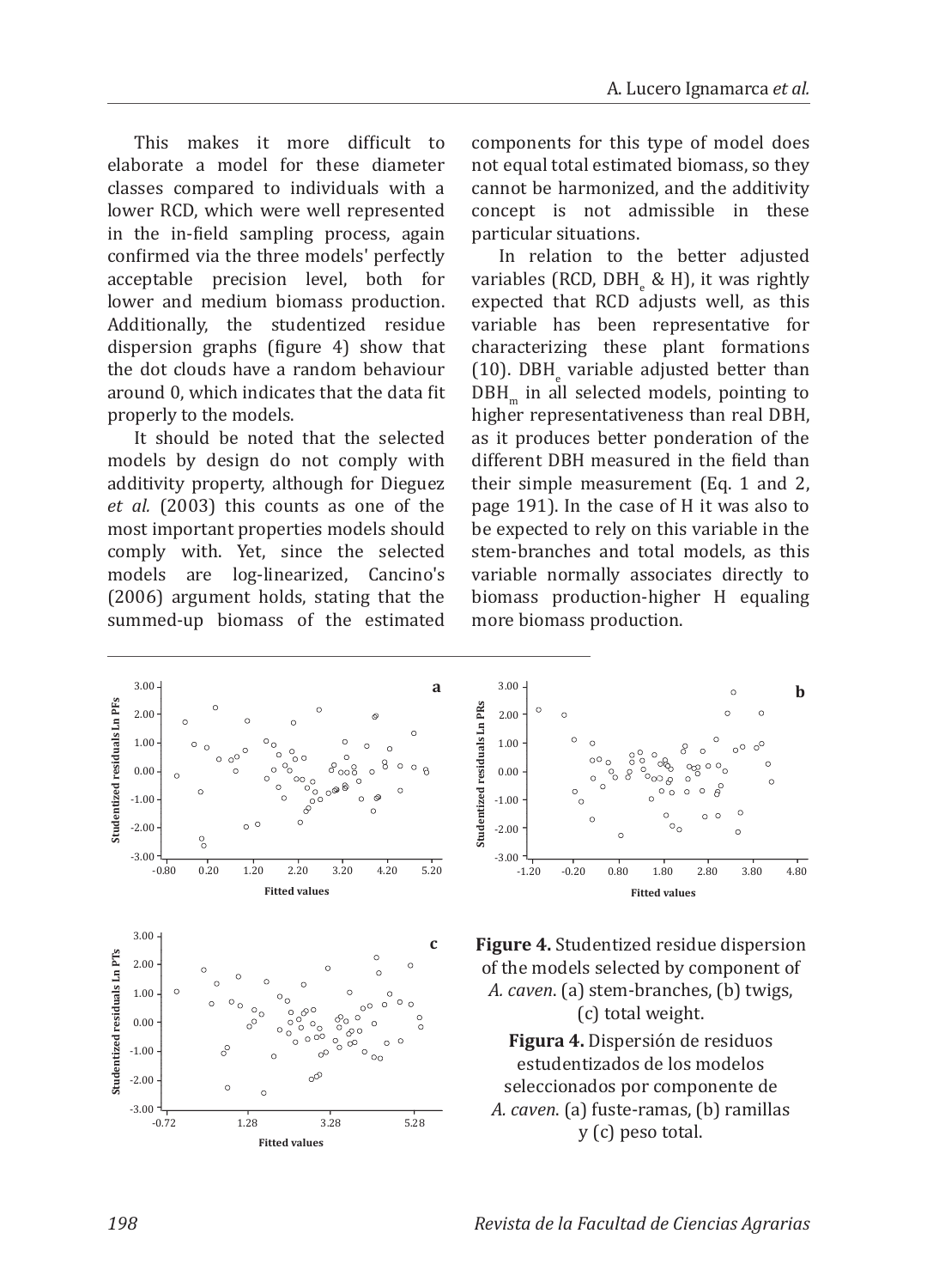A literature review on the determination of biomass in *Peumus boldus* (6, 11, 12) reveals that the state variables that best explain biomass production of the different species analyzed here can be multiple, but they also affirm that easily measurable variables such as *RCD*, *DBH* and *H* are more characteristic and representative.

In the selected models the coefficient of determination adjusted *R<sup>2</sup>* is high, showing values of 0.97 for stem-branches, 0.90 for twigs and leaves, and 0.96 for total biomass, indicating a high level of correlation between estimated and real values. These values are similar to the *R<sup>2</sup>* values presented by Aguirre & Infante (1988), Prado *et al.* (1988) and INFOR (2012) for the stem-branches (between 0.93 and 0.97), twigs (0.92) and total (between 0.96 and 0.98) components.

### **CONCLUSIONS**

The initial characterization of the resource (enumeration) produced good<br>information regarding distribution information according to diameter classes, which substantially improved the sampling of the trees to be cut and their representativeness in what followed. Although methodology of biomass analysis with the destructive sampling process involves high costs, it still serves well to obtain this

type of functions, which becomes clear considering the good adjustment level obtained in the selected models.

These functions, with the used methodology and adjustments, can reliably be used in formations of *A. caven* in the distribution area of the dry inland region between the Cauquenes (VII Region) and Chillán (VIII Region) communities within the range of the state variables used in this study (table 1, page 193). However, it is recommended to validate and adjust them with new measurements of trees from other regions, too, to get a higher level of geographical representativeness and reliability.

These new biomass functions with a high correlation level are a new tool for the forestry and agricultural sectors helping to better plan and manage this important resource in the dry land regions of southcentral Chile.

The potential of *A. caven* formations for the application of silvopastoral systems is well known, partly because it is a multi-purpose species that facilitates interactions between trees, grassland and livestock. In this context the new functions generated and proposed in this study allow for a more adequate and reliable assessment of the tree component before commencing silvopastoral management, and may also support new research to optimize these systems and the interrelations between their components.

### **References**

- 1. Aguirre, S.; Infante, P. 1988. Funciones de biomasa para boldo (*Peumus boldus*) y espino (*Acacia caven*) de la Zona Central de Chile. Revista Ciencia e Investigación Forestal. Instituto Forestal. Chile. Vol. 2 N°3. 6 p.
- 2. Blujdea, V.; Pilli, R.; Dutca, I.; Ciuvat, L.; Abrudan, I. 2012. Allometric biomass equations for young broadleaved trees in plantations in Romania. Forest Ecology and Management. 264: 172-184.
- 3. Cancino, J. 2006. Dendrometría Básica. Departamento Manejo de Bosques y Medio Ambiente. Facultad de Ciencias Forestales. Universidad de Concepción. Chile. Editorial Talleres de Dirección de Docencia. 171 p.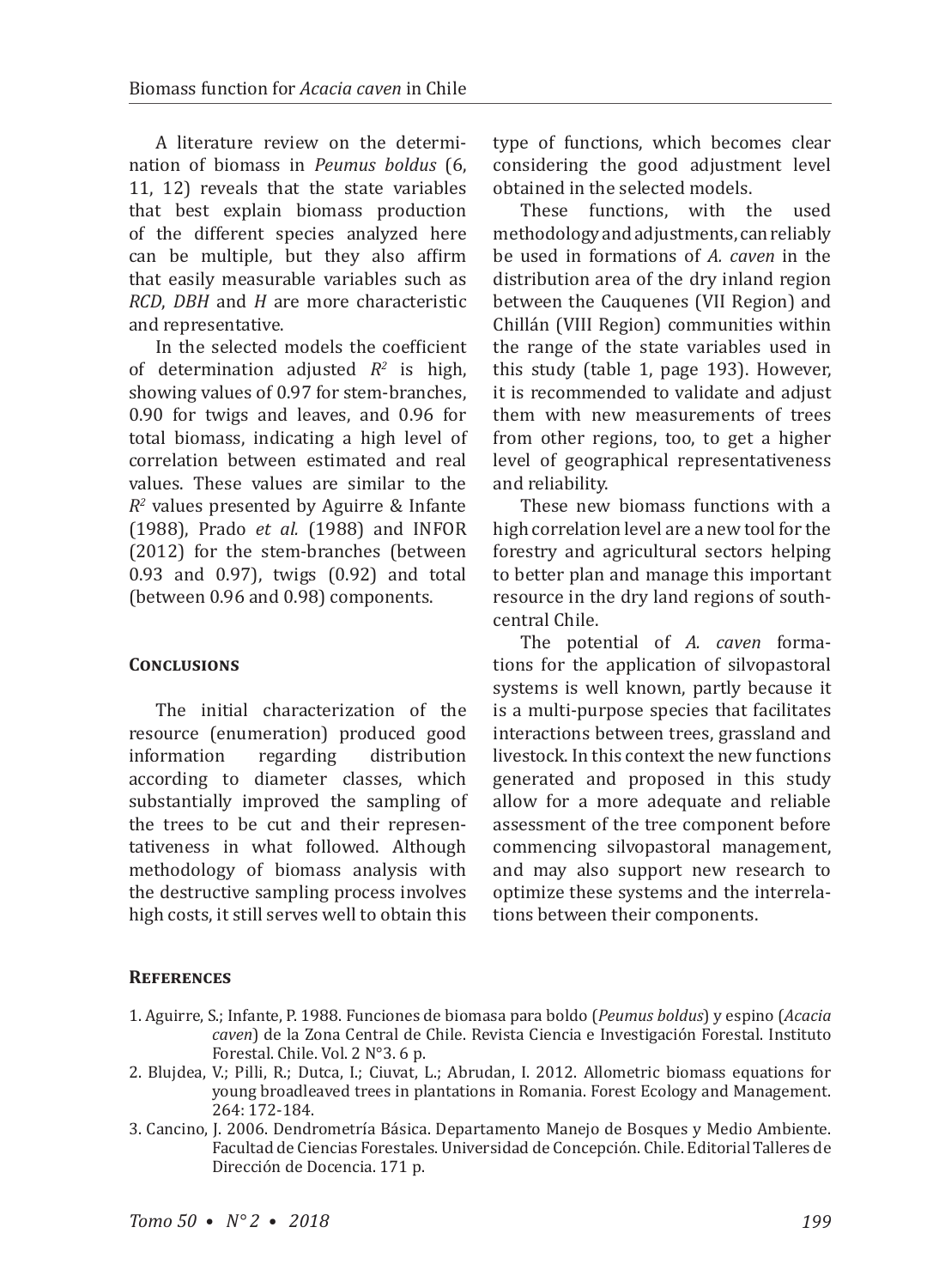- 4. Del Fierro, P. 2001. Efecto de tratamientos de corte sobre el rebrote de *Acacia caven* (Mol.) Mol en Auco, IV Región. Memoria para optar a título profesional de Ingeniero Forestal. Departamento de Silvicultura. Escuela de Ciencias Forestales. Facultad de Ciencias Forestales. Universidad de Chile. 83 p.
- 5. Diéguez, U.; Barrio, M.; Castedo, F.; Ruíz, A.; Álvarez, M.; Álvarez, J.; Rojo, A. 2003. Dendrometría. Coedición Fundación Conde del Valle de Salazar. Ediciones Mundi-Prensa. 340 p.
- 6. Djomo, A.; Ibrahima, A.; Saborowski, J.; Gravenhorst, G. 2010. Allometric equations for biomass estimations in Cameroon and pan moist tropical equations including biomass data from Africa. Forest Ecology and Management. 260: 1873-1885.
- 7. Donoso, C. 1982. Reseña ecológica de los bosques mediterráneos de Chile. Bosque. 4(2): 117-146.
- 8. Fonseca, W.; Alice, F.; Rey, J. M. 2009. Modelos para estimar la biomasa de especies nativas en plantaciones y bosques secundarios en la zona Caribe de Costa Rica. Bosque. 30(1): 36-47.
- 9. Gajardo, R. 1983. Sistema básico de clasificación de la vegetación nativa chilena. Facultad de Ciencias Agrarias, Veterinarias y Forestales. Universidad de Chile. Santiago. Chile. 93 p.
- 10. Gajardo, M.; Verdugo, R. 1979. Rendimiento en hojas de boldo, (*Peumus boldus* Mol), corteza de quillay (*Quillaja saponaria* Mol), y carbón de espino, (*Acacia caven* Mol), en la V Región. Memoria para optar al título de Ingeniero Forestal. Facultad de Ciencias Forestales. Universidad de Chile. Santiago. Chile. 99 p.
- 11. Gonzalez-Benecke, C.; Gezan, S.; Albaugh, J.; Lee Allen, H.; Burkhart, H.; Fox, T.; Jokela, E.; Maier, C.; Martin, T.; Rubilar, R.; Samuelson, L. 2014. Local and general above-stump biomass function for loblolly pine and slash pine trees. Forest Ecology and Management. 334: 254-276.
- 12. INFOR. 2011. Boldo. Rescate de un patrimonio forestal chileno. Manejo sustentable y valorización de sus productos. Benedetti, S.; Barros, S. (eds.). Santiago. Chile. 235 p.
- 13. INFOR. 2012. Monografía del Espino. *Acacia caven* (Mol.) Mol. Programa de investigación de productos forestales no madereros. Benedetti S (ed.). Santiago. Chile. 71 p.
- 14. INFOR. 2015. Estimated surface according to the GIS Department of INFOR Biobío, based on updated information from the cadastre of native plant resources of Chile from 2015 (Catastro de los recursos vegetacionales nativos de Chile) under administration of the National Forestry Corporation (Corporación Nacional Forestal/CONAF). Not published.
- 15. INN. 1984. Norma Chilena Oficial: NCh0176/1.Of84. Madera Parte 1: Determinación de la humedad. Santiago. Chile. 10 p.
- 16. Mahecha, L. 2002. El silvopastoreo: una alternativa de producción que disminuye el impacto ambiental de la ganadería bovina. Revista Colombiana de Ciencias Pecuarias. Vol. 15 (2): 6 p.
- 17. Manuri, S.; Brack, C.; Puji Nugroho, N.; Hergoualc'h, K.; Novita, N.; Dotzauuer, H.; Verchot, L.; Septiadi, Ch.; Widyasari, E. 2014. Tree biomass equations for tropical peat swamp forest ecosystems in Indonesia. Forest Ecology and Management. 334: 241-253.
- 18. Muñoz, F.; Cancino, J.; Rodríguez, R.; Olave, R. 2018. Evaluación de crecimiento, rendimiento y calorimetría de biomasa de *Miscanthus x giganteus* (*Poaceae*) establecido en el centrosur de Chile. Revista de la Facultad de Ciencias Agrarias. Universidad Nacional de Cuyo. Mendoza. Argentina. 50(1): 47-60.
- 19. Murillo-Brito, Y.; Domínguez-Domínguez, M.; Martínez-Zurimendi, P.; Lagunes-Espinoza, L. del C.; Aldrete, A. 2017. Índice de sitio en plantaciones de *Cedrela odorata* en el trópico húmedo de México. Revista de la Facultad de Ciencias Agrarias. Universidad Nacional de Cuyo. Mendoza. Argentina. 49(1): 15-31.
- 20. Olivares, A. 2006. Relaciones entre el estrato arbóreo, el estrato herbáceo y la conducta animal en el matorral de *Acacia caven* (espinal). Science et changements planétaires/ Sécheresse. 17(1-2): 333-334.
- 21. Ovalle, C. 1986. Etude du système écologique sylvo-pastoral à *Acacia caven* (Mol.) Hook. et Arn: aplications à la gestion des ressources renouvelables dans l'aire climatique méditerranéenne humide et sub-humide du Chili. Centre Emberger (Francia). Groupe d'Ecologie des Ressources Renouvelables. Montpellier. Francia. 224 p.
- 22. Ovalle, C.; Avendaño, J. 1984a. Utilización silvopastoral del espinal. I. Influencia del espino (*Acacia caven* Mol.) sobre la productividad de la pradera natural. Agricultura Técnica (Chile). 44(4): 339-345.